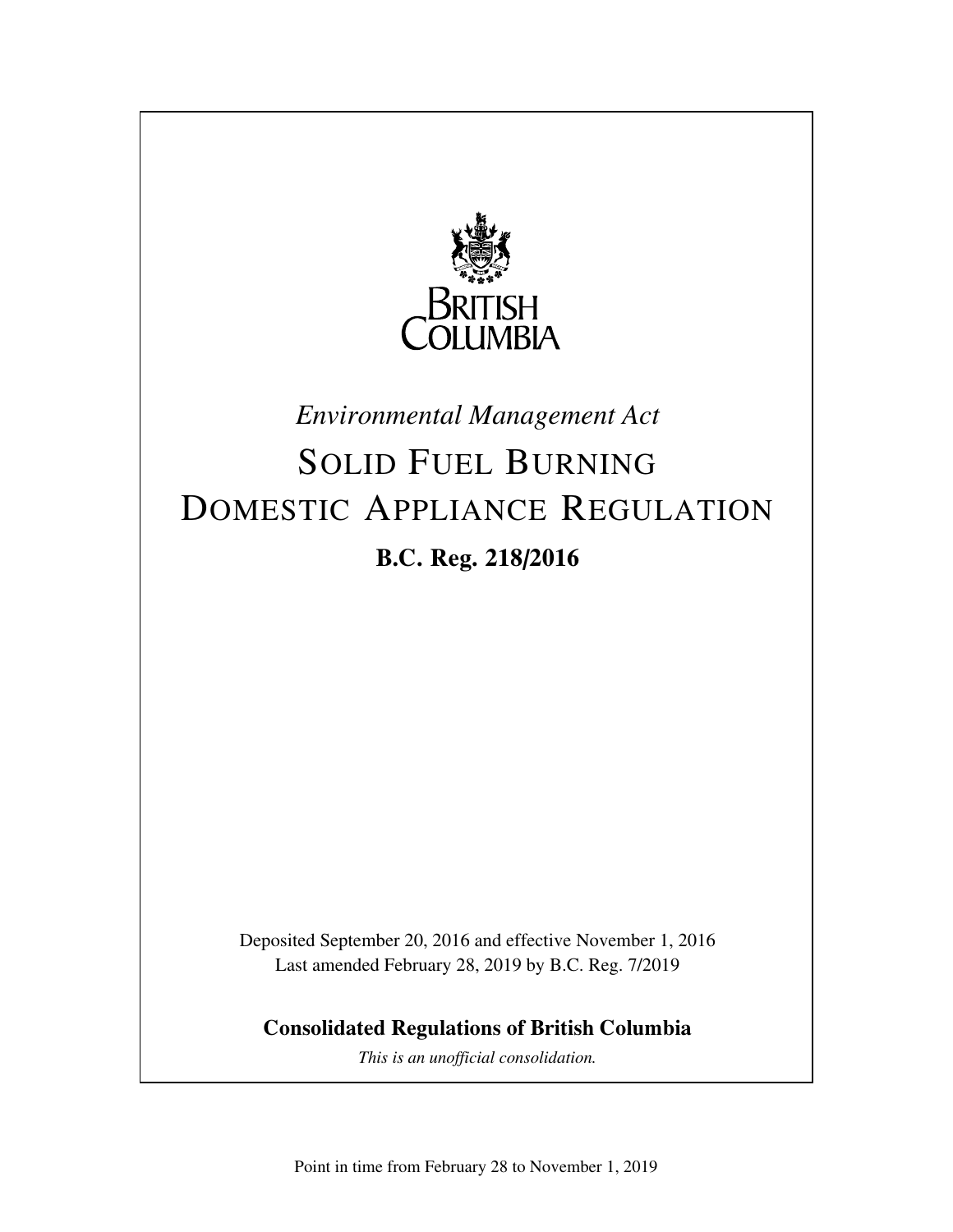B.C. Reg. 218/2016 (O.C. 650/2016), deposited September 20, 2016 and effective November 1, 2016, is made under the *Environmental Management Act*, S.B.C. 2003, c. 53, ss. 75 and 138.

This is an unofficial consolidation provided for convenience only. This is not a copy prepared for the purposes of the *Evidence Act*.

This consolidation includes any amendments deposited and in force as of the currency date at the bottom of each page. See the end of this regulation for any amendments deposited but not in force as of the currency date. Any amendments deposited after the currency date are listed in the B.C. Regulations Bulletins. All amendments to this regulation are listed in the *Index of B.C. Regulations*. Regulations Bulletins and the Index are available online at www.bclaws.ca.

See the User Guide for more information about the *Consolidated Regulations of British Columbia*. The User Guide and the *Consolidated Regulations of British Columbia* are available online at www.bclaws.ca.

Prepared by: Office of Legislative Counsel Ministry of Attorney General Victoria, B.C.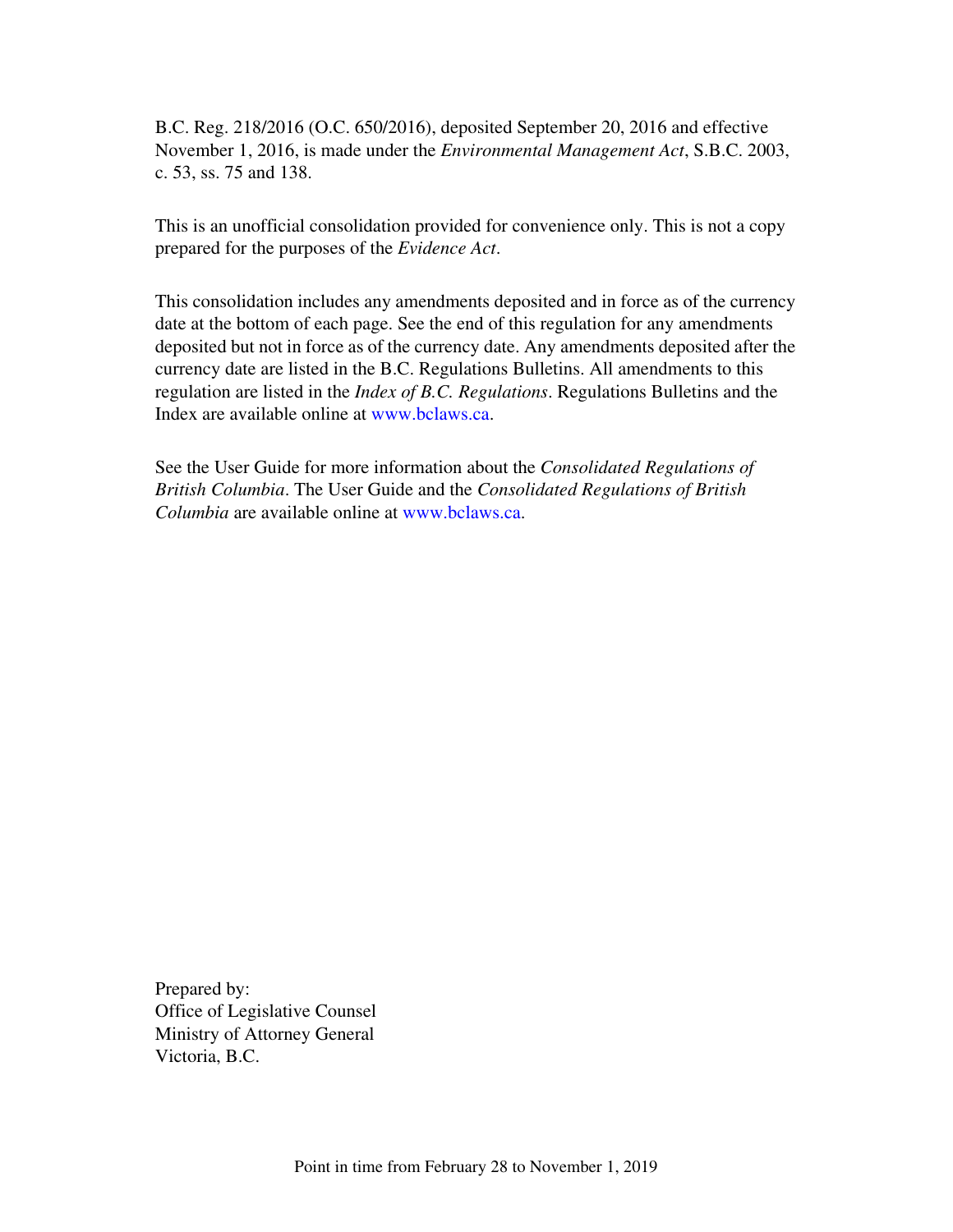#### *Environmental Management Act*

### **SOLID FUEL BURNING DOMESTIC APPLIANCE REGULATION B.C. Reg. 218/2016**

#### *Contents*

- 1 Definitions
- 2 Use of solid fuel in appliances
- 3 Exceptions from section 2
- 4 Vendor requirements appliances
- 5 Exceptions from section 4
- 6 Requirements pelletized fuel specifications
- 7 Boilers setback and operational requirements
- 8 Exceptions from section 7
- 9 Record keeping and inspection
- 10 Offences and penalties
- 11 Transition record keeping

#### **SCHEDULE**

#### **Definitions**

**1** In this regulation:

**"appliance"** means a device designed for burning solid fuel to produce heat for heating indoor spaces or cooking or for aesthetic enjoyment, but does not include

- (a) barbecues,
- (b) chimineas,
- (c) outdoor fireplaces that are not used to heat indoor space,
- (d) outdoor ovens, and
- (e) solid fuel burning devices that
	- (i) have an output capacity rating greater than 150 kW, or
	- (ii) are certified by the manufacturer as having a maximum output capacity of greater than 150 kW;
- **"boiler"** means an appliance in which fluid is heated and from which the heated fluid or steam is circulated through pipes for purposes that include heating spaces other than the space in which the boiler is located;

#### **"camp stove"** means an appliance

- (a) that
	- (i) weighs not more than 20 kg, and
	- (ii) is designed to be portable for use when camping or picnicking or in remote locations where an easily transportable means of cooking or heating is needed, or
- (b) that is labelled as a camp stove in accordance with the US standard;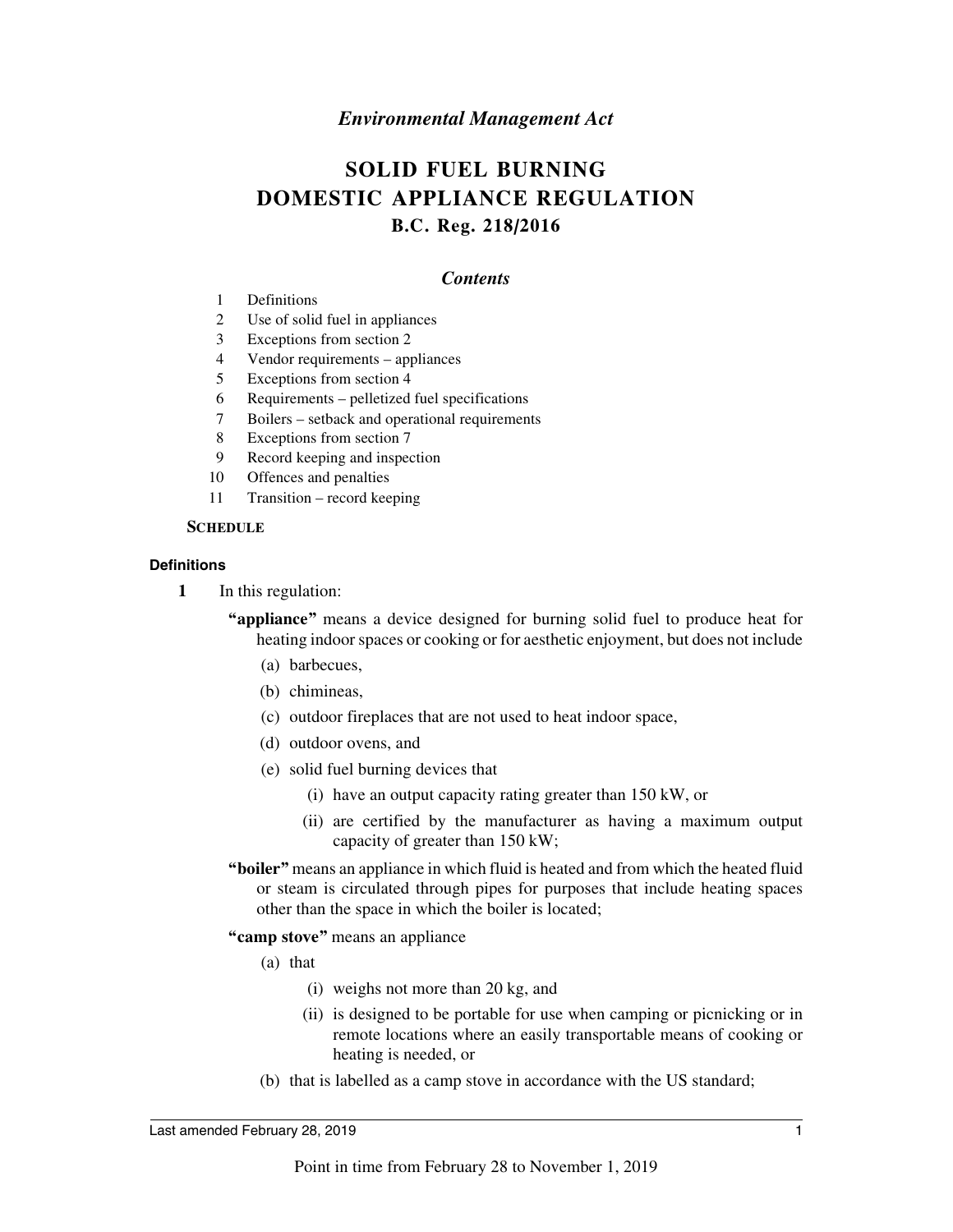**"Canadian standard"** means "CSA B415.1-10 Performance testing of solid-fuelburning heating appliances", published by the Canadian Standards Association, as amended from time to time;

**"certified"**, in relation to an appliance, means an appliance,

- (a) labelled in accordance with the Canadian standard, that
	- (i) after testing by an organization accredited by the Standards Council of Canada to test in accordance with the Canadian standard, is certified by the organization as meeting the requirements of the Canadian standard, or
	- (ii) is an appliance of the same model as an appliance described in subparagraph (i) and is, in all material respects, identical to that appliance, or
- (b) labelled in accordance with the US standard, that
	- (i) after testing by an organization accredited by the United States Environmental Protection Agency to test in accordance with the US standard, is certified by the organization as meeting the requirements of the US standard, or
	- (ii) is an appliance of the same model as an appliance described in subparagraph (i) and is, in all material respects, identical to that appliance;

**"cook stove"** means an appliance

- (a) that
	- (i) is designed primarily for cooking food, rather than heating space,
	- (ii) is equipped with
		- (A) an enclosed oven that has a volume greater than  $0.028 \text{ m}^3$ , and
		- (B) a device for measuring the temperature of the oven, and
	- (iii) has a flame path capable of being routed around the oven, or
- (b) that is labelled as a cook stove in accordance with the US standard;

**"cordwood"** means conventional firewood;

- **"factory-built fireplace"** means an appliance, intended primarily for aesthetic enjoyment and consisting entirely of factory-built components assembled at the factory in accordance with the manufacturer's specifications,
	- (a) that does not have either an automatic or manual air or combustion control except
		- (i) a flue damper, or
		- (ii) an outside air damper that can only be adjusted to a fully closed or fully open position,
	- (b) that bears a permanent label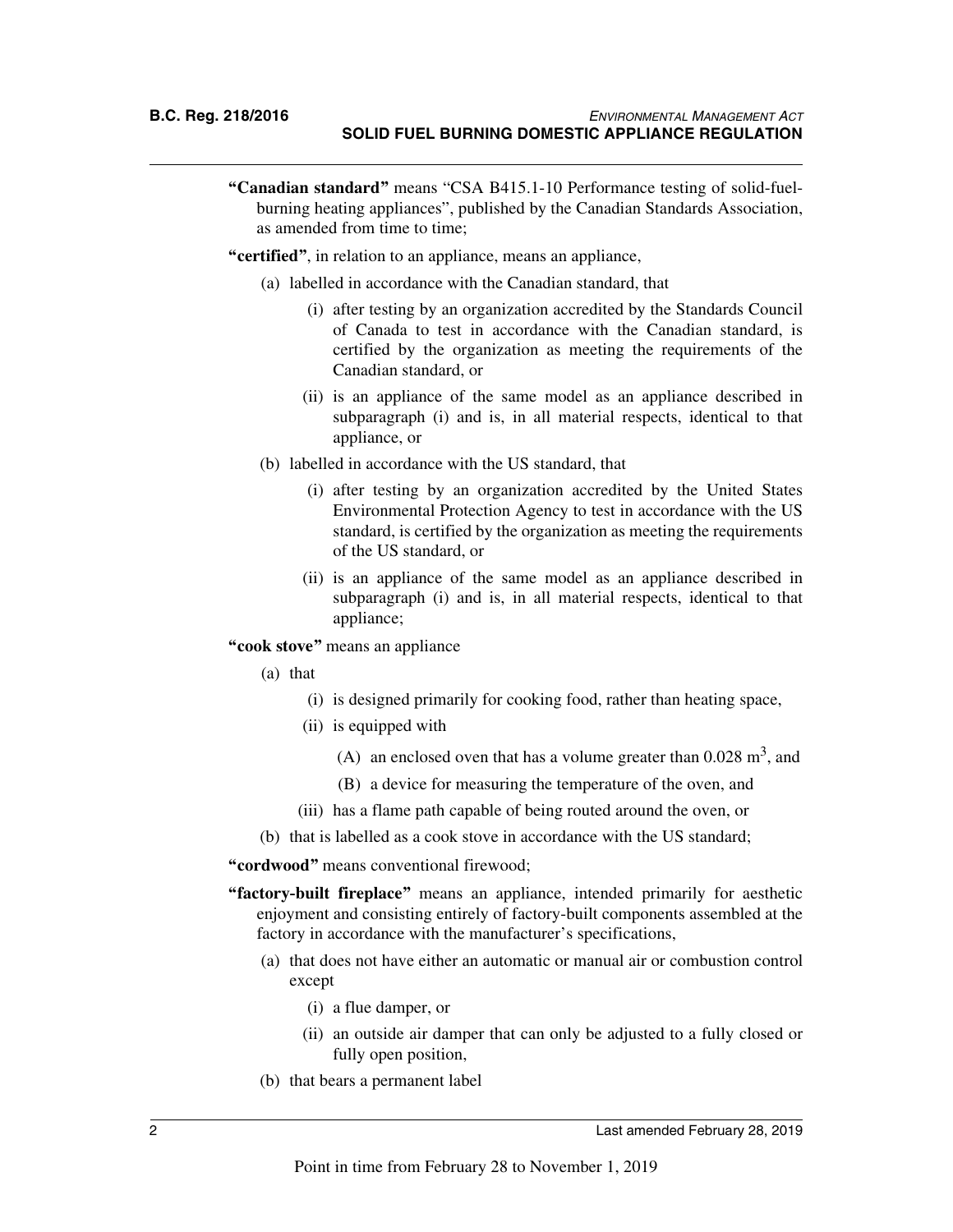- (i) of an organization accredited by the Standards Council of Canada, which label indicates the device is certified by the organization as meeting the requirements of the Underwriters Laboratories of Canada Inc. standard CAN/ULC–S610-M87, Standard for Factory-Built Fireplaces, or
- (ii) of an organization accredited by a member of the International Accreditation Forum, which label indicates that the device is certified by the organization as meeting the requirements of the Underwriters Laboratories Inc. standard UL 127 Standard for Factory-Built Fireplaces, and
- (c) the certification of which either
	- (i) permits use of the device only if the doors are fully open, or
	- (ii) permits the use of the device with the doors closed only if
		- (A) the doors are tempered glass panels, or
		- (B) the device has an opening that is at least  $0.323 \text{ m}^3$  (500 square inches);
- **"furnace"** means an appliance, designed to be located outside ordinary living areas, in which air is heated and from which the heated air is distributed through ducts for heating spaces other than the space in which the furnace is located;

**"masonry heater"** means a free-standing appliance that

- (a) is constructed primarily of masonry,
- (b) has a mass of at least 800 kg, excluding the chimney and foundation, and
- (c) is designed
	- (i) to absorb the heat from a rapidly burned charge of solid fuel by routing hot exhaust gases through internal heat exchange channels that include at least one 180° change in flow direction, and
	- (ii) to heat spaces by radiating the absorbed heat;

#### **"outdoor boiler"** means a boiler that is

- (a) designed to be installed outdoors or in a structure not ordinarily used as living space, and
- (b) specified by the manufacturer as suitable for outdoor installation or installation in structures not ordinarily used as living space;

#### **"owner"** means,

- (a) in relation to a parcel registered in a land title office, the registered owner in fee simple, and
- (b) in relation to any parcel, a person occupying the parcel;

#### **"parcel"**,

(a) in relation to land registered in a land title office, has the same meaning as in the *Land Title Act*, and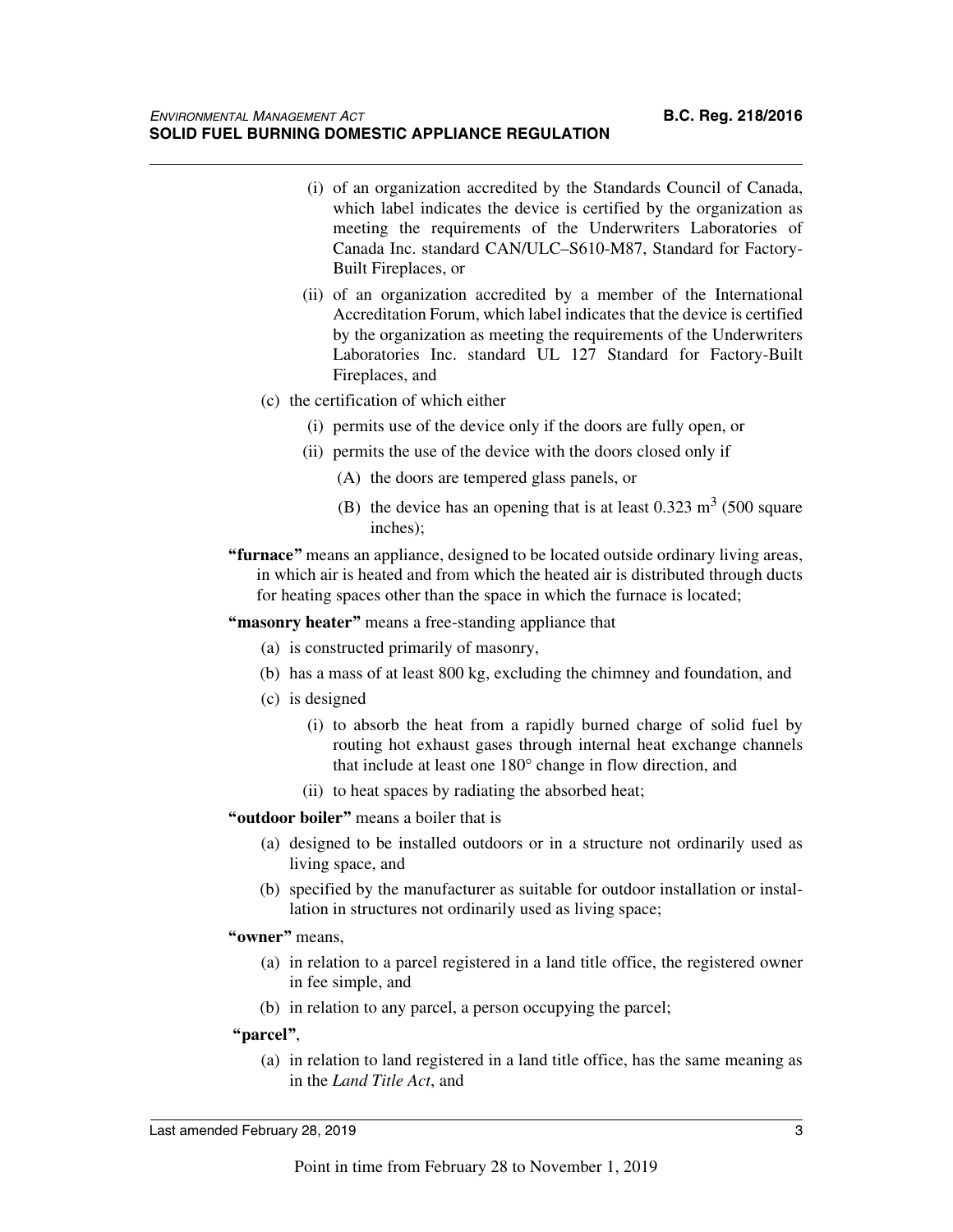- (b) in relation to any other land, means an area of land the boundaries of which are certain and that is held by an owner;
- **"pellet stove"** means a stove that burns pelletized fuel to heat the space in which it is located;
- **"pelletized fuel"** means processed fuel consisting of uniform, discrete pellets of compressed, dried biomass material;
- **"phase 2 qualified boiler"** means a boiler that
	- (a) was manufactured by a person who, at the time of manufacture, was a party to an "EPA Hydronic Heater Program – Phase 2 Partnership Agreement" with the United States Environmental Protection Agency,
	- (b) has an average particulate matter emission rate of not more than 0.32 lb. per million BTU (0.1376 g/MJ), and a maximum particulate matter emission rate of not more than 18 g/hr, determined in accordance with "Test Method 28 OWHH for Measurement of Particulate Emissions and Heating Efficiency of Wood-Fired Hydronic Heating Appliances", published by the United States Environmental Protection Agency, and
	- (c) is labelled in accordance with Attachment 3 of the agreement referred to in paragraph (a);
- **"seasoned"**, in relation to wood or wood products, means the wood or wood products contain not more than 20% moisture by weight;

**"site-built masonry fireplace"** means an appliance that is

- (a) a wood burning fireplace of primarily masonry construction, and
- (b) built or assembled at the site on which it is located;
- **"solid fuel"** means
	- (a) untreated, seasoned wood or wood products, including, without limitation, cordwood, woodchips, sawdust and wood left over from cutting lumber to length,
	- (b) manufactured firelogs,
	- (c) pelletized fuel, and
	- (d) corn kernels and seed hulls;
- "untreated", in relation to wood or wood products, means the wood or wood products have not been treated with a preservative and have not been painted, varnished or coated with another substance;
- **"US standard"** means the applicable of the following standards published by the United States Environmental Protection Agency, as amended from time to time:
	- (a) in relation to boilers and furnaces, the "Code of Federal Regulations, Title 40, Part 60, Subpart QQQQ – Standards of Performance for New Residential Hydronic Heaters and Forced-Air Furnaces";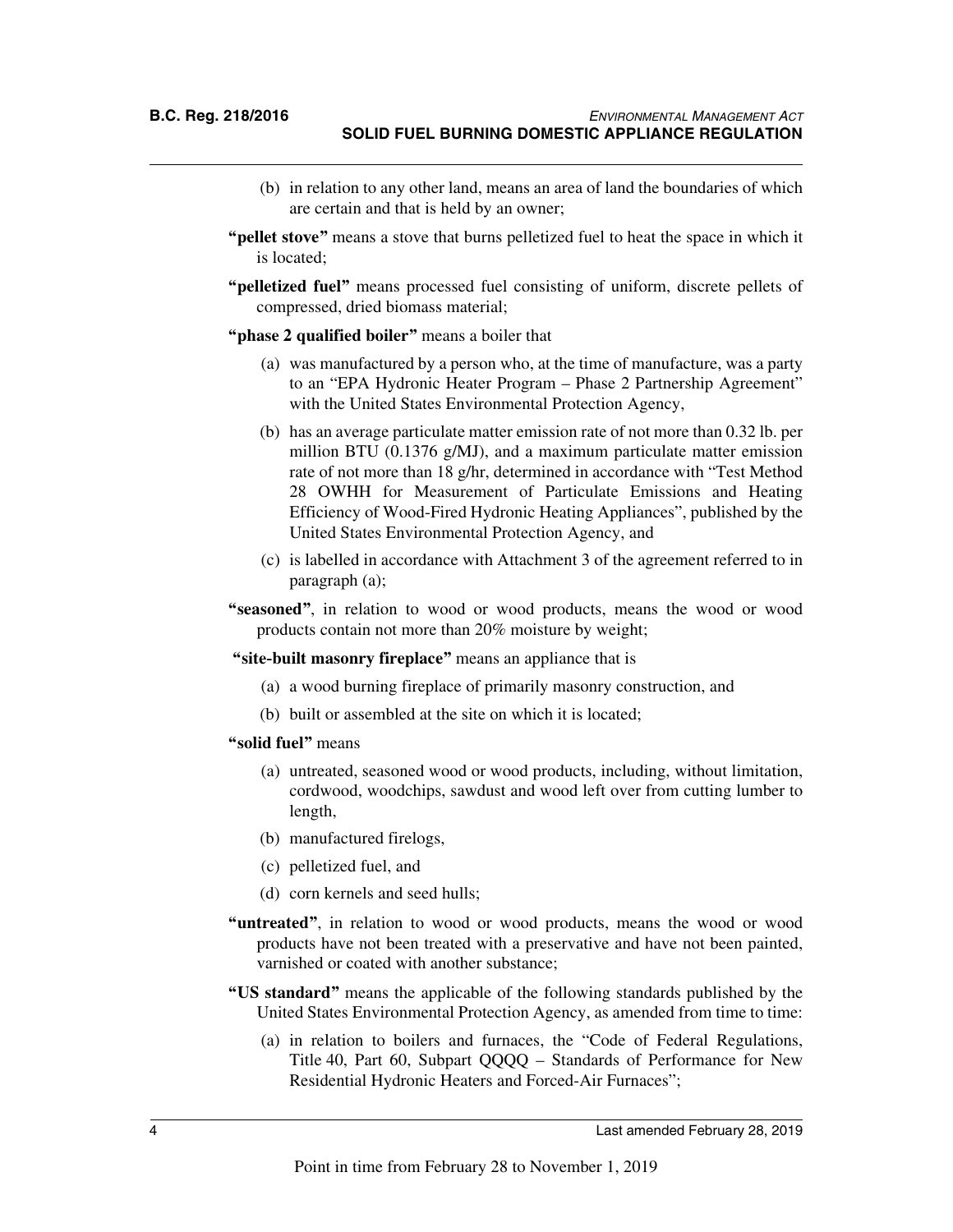(b) in relation to any other appliance, the "Code of Federal Regulations, Title 40, Part 60, Subpart AAA – Standards of Performance for New Residential Wood Heaters".

#### **Use of solid fuel in appliances**

- **2** (1) A person must not burn anything other than solid fuel in an appliance.
	- (2) Despite subsection (1), paper or cardboard may be used in an appliance but only for the purpose of starting a fire.

#### **Exceptions from section 2**

- **3** Section 2 (1) does not apply to a boiler that
	- (a) is operated under and in accordance with emission limits established by a permit, or
	- (b) is used for purposes that include carrying out an agricultural operation, as defined in section 1 of the Code of Practice for Agricultural Environmental Management.

[am. B.C. Reg. 7/2019, Sch. 5.]

#### **Vendor requirements – appliances**

- **4** (1) In this section:
	- **"consumer"** means a person who purchases an appliance other than for the purpose of resale;

**"vendor"** includes a manufacturer, wholesaler and retailer.

- (2) Subsections (3) and (4) do not apply in relation to boilers or furnaces until March 1, 2017.
- (3) A vendor who carries on business in British Columbia as a manufacturer, wholesaler or retailer of appliances, and any person who sells new appliances to consumers, must not sell or offer to sell, for use or resale, a new appliance unless
	- (a) the vendor is in possession of the records described in subsection (4) in relation to the appliance, and
	- (b) those records demonstrate that the appliance is certified.
- (4) A vendor of a new appliance must obtain from the wholesaler or manufacturer of the appliance, or from the accredited organization that carried out the testing of the appliance or a sample of the appliance, a record of the test results in a form certified on behalf of the accredited organization by a person who is able to verify the results.
- (5) A vendor who sells a new outdoor boiler to a consumer must inform the consumer of the setback requirements under section 7.

Last amended February 28, 2019 5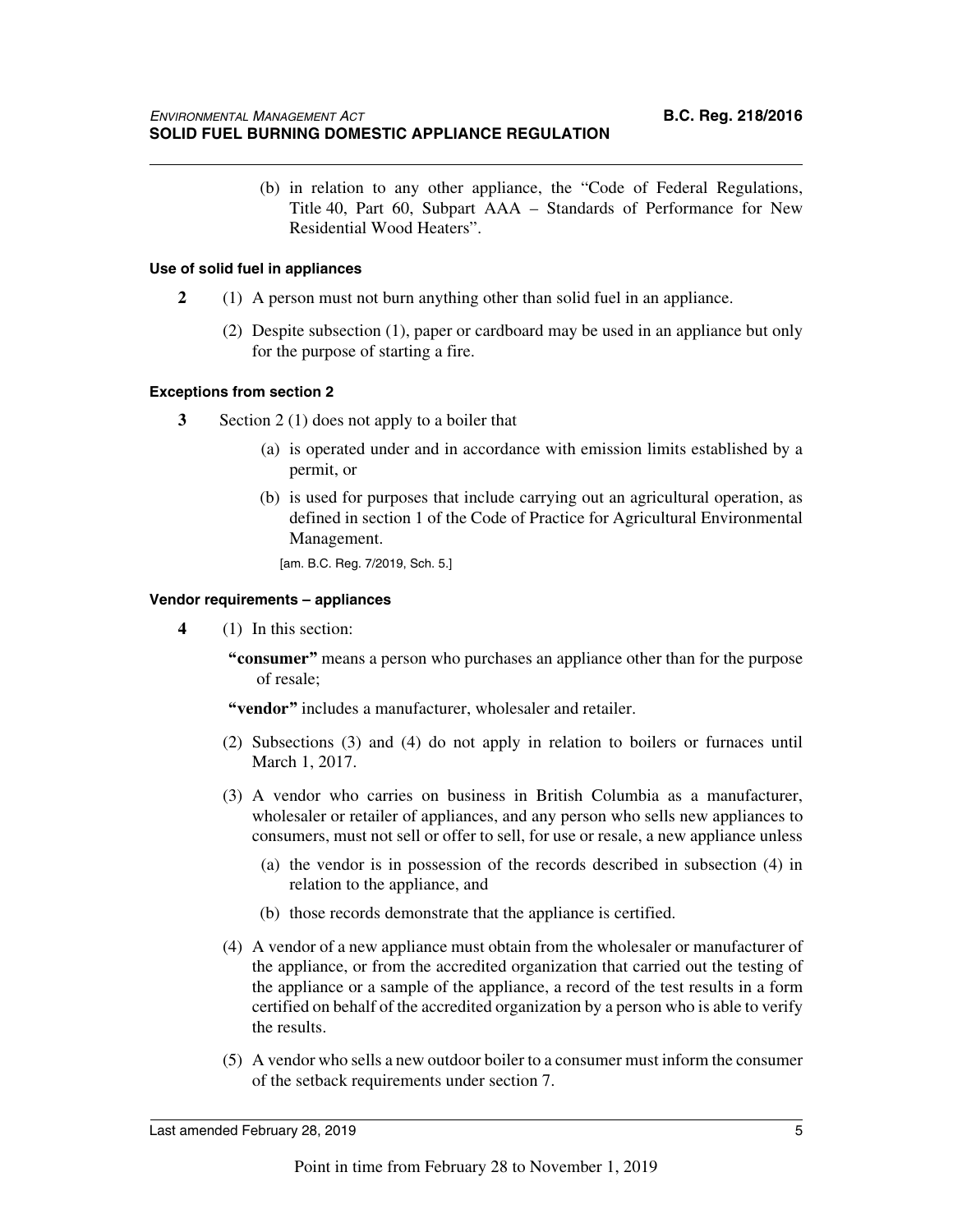- (6) A vendor who sells a new outdoor boiler to a consumer must provide to the consumer, and retain for the vendor's records, a document, or a copy of a document, that includes
	- (a) a signed declaration of the consumer that he or she has been informed of the requirements under section 7,
	- (b) a signed declaration of the vendor as to whether the boiler is a certified boiler, and
	- (c) the following information:
		- (i) the name and address of the vendor;
		- (ii) the consumer's name and address;
		- (iii) the date of sale;
		- (iv) the manufacturer and model name or number of the appliance.

#### **Exceptions from section 4**

- **5** Section 4 does not apply to a vendor described in section 4 (3), (4), (5) or (6) if
	- (a) the appliance is a camp stove, cook stove, factory-built fireplace, masonry heater or a site-built masonry fireplace,
	- (b) the appliance is a boiler that
		- (i) the vendor is satisfied is to be used for heating commercial, institutional or multi-residence buildings,
		- (ii) is fueled by pelletized fuel or wood chips delivered automatically to the firebox, and
		- (iii) has automatic systems to remove ash, or
	- (c) the vendor of the appliance is
		- (i) the manufacturer of the appliance and manufactures that appliance only for export from British Columbia, or
		- (ii) satisfied that the purchaser of the appliance intends to install or export the appliance outside British Columbia.

#### **Requirements – pelletized fuel specifications**

- **6** (1) A person who carries on business in British Columbia as a manufacturer, wholesaler or retailer of pelletized fuel must not sell or offer to sell, for use or resale, pelletized fuel intended for use in a pellet stove located in a single family dwelling or a residential unit of a multi-residence building unless the fuel conforms to the specifications set out in the Schedule.
	- (2) Subsection (1) does not apply to a person described in that section who has reasonable grounds to believe that the purchaser of the fuel does so only for use or resale outside of British Columbia.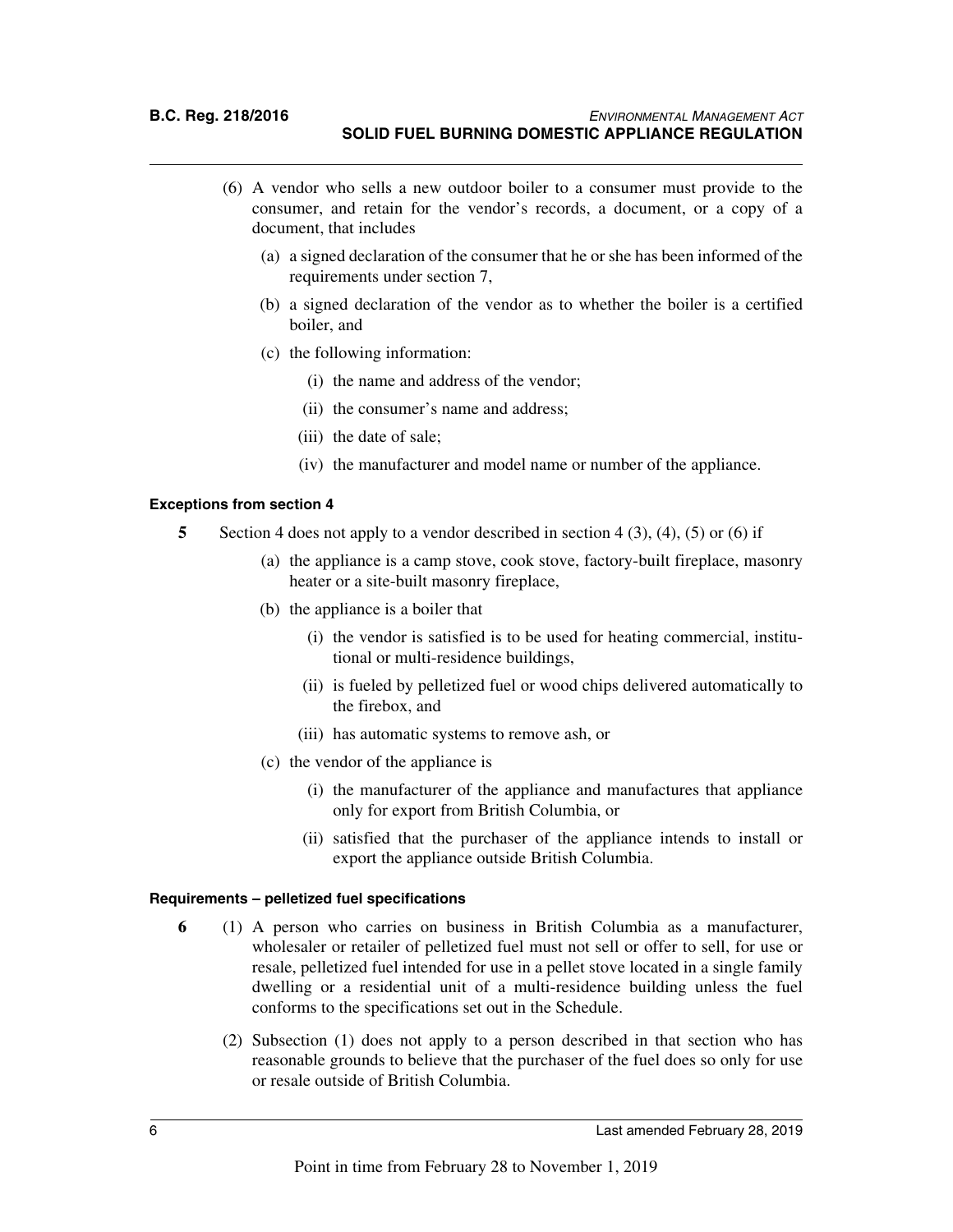#### **Boilers – setback and operational requirements**

- **7** (1) In this section, **"installed"** means installed outdoors or in a structure not ordinarily used as living space.
	- (2) An owner of a parcel must ensure that a boiler that is installed on the parcel after November 1, 2016 but before May 1, 2017 is installed as follows:
		- (a) if the boiler is a certified boiler or a phase 2 qualified boiler, not less than 40 m from each of the parcel's boundaries;
		- (b) in any other case, not less than 80 m from each of the parcel's boundaries.
	- (3) An owner of a parcel must ensure that a boiler that is installed on the parcel on or after May 1, 2017 is
		- (a) a certified boiler, and
		- (b) installed not less than 40 m from each of the parcel's boundaries.
	- (4) Despite subsections (2) (a) and (3), if the certified boiler is designed to burn only pelletized fuel, the boiler must be installed not less than 10 m from each of the parcel's boundaries.
	- (5) A person must not operate a boiler installed contrary to subsection (2) (a) or (b), (3) or (4).
	- (6) On and after November 1, 2026, a person must not operate an installed boiler unless the boiler is a certified boiler or a phase 2 qualified boiler.

#### **Exceptions from section 7**

- **8** (1) In this section:
	- **"assisted living residence"** has the same meaning as in the *Community Care and Assisted Living Act*;
	- **"community care facility"** has the same meaning as in the *Community Care and Assisted Living Act*;
	- **"facility"** has the same meaning as in the *Continuing Care Act*;
	- **"First Nation land"** has the same meaning as in the *First Nations Jurisdiction over Education in British Columbia Act* (Canada);

#### **"hospital"** means

- (a) a hospital as defined in section 1 of the *Hospital Act*, or
- (b) a private hospital as defined in section 4.1 of the *Hospital Act*;
- **"participating First Nation"** has the same meaning as in the *First Nations Jurisdiction over Education in British Columbia Act* (Canada);
- **"school"** means a parcel used for any of the following:
	- (a) a school as defined in the *School Act*;
	- (b) a francophone school as defined in the *School Act*;
	- (c) a Provincial school as defined in the *School Act*;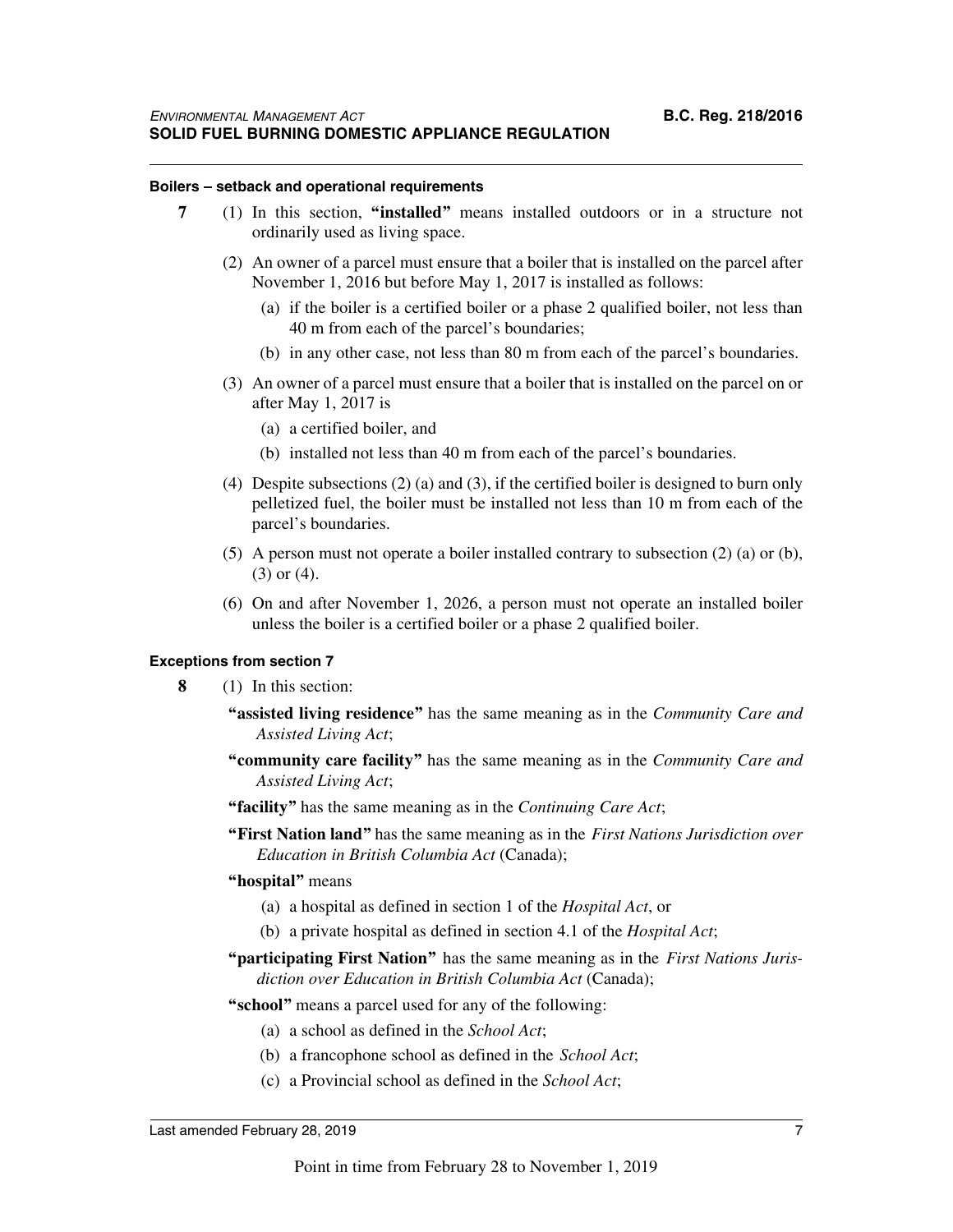- (d) an independent school as defined in the *Independent School Act*;
- (e) a school operated on First Nation land by the government of Canada or by a participating First Nation or a Community Education Authority established by one or more participating First Nations under the *First Nations Jurisdiction over Education in British Columbia Act* (Canada);
- (f) a school operated by the Nisga'a Nation, or a treaty first nation, under its own laws.
- (2) Section 7 does not apply in relation to a boiler that
	- (a) is operated under and in accordance with emission standards established by a permit, or
	- (b) is used for purposes that include carrying out an agricultural operation, as defined in section 1 of the Code of Practice for Agricultural Environmental Management.
- (3) Section 7 (6) does not apply in relation to a boiler on a parcel if the boiler is located
	- (a) not less than 80 m from each of the parcel's boundaries, and
	- (b) not less than 500 m from the nearest property line of any hospital, school, community care facility, assisted living residence or facility. [am. B.C. Reg. 7/2019, Sch. 5.]

#### **Record keeping and inspection**

- **9** (1) A vendor referred to in section 4 must retain at the vendor's place of business the records, or a copy of the records, required under section 4 (4) and (6),
	- (a) in the case of records referred to in section 4 (4), for 5 years after the date the records are obtained, and
	- (b) in the case of records referred to in section 4 (6), for 5 years after the date the records are created.
	- (2) A vendor required under subsection (1) to retain records, if requested to do so by an officer, must
		- (a) produce the records for inspection during normal business hours, and
		- (b) provide a written report in the form and time directed by the officer respecting the information contained in the records.

#### **Offences and penalties**

- **10** (1) A person who contravenes section 4 (3) commits an offence and, on conviction, is liable to a fine not exceeding \$200 000.
	- (2) A person who contravenes section 4 (4), (5) or (6), 6 (1), 7 (2), (3), (4), (5) or (6) or 9 (2) (a) or (b) commits an offence and, on conviction, is liable to a fine not exceeding \$100 000.